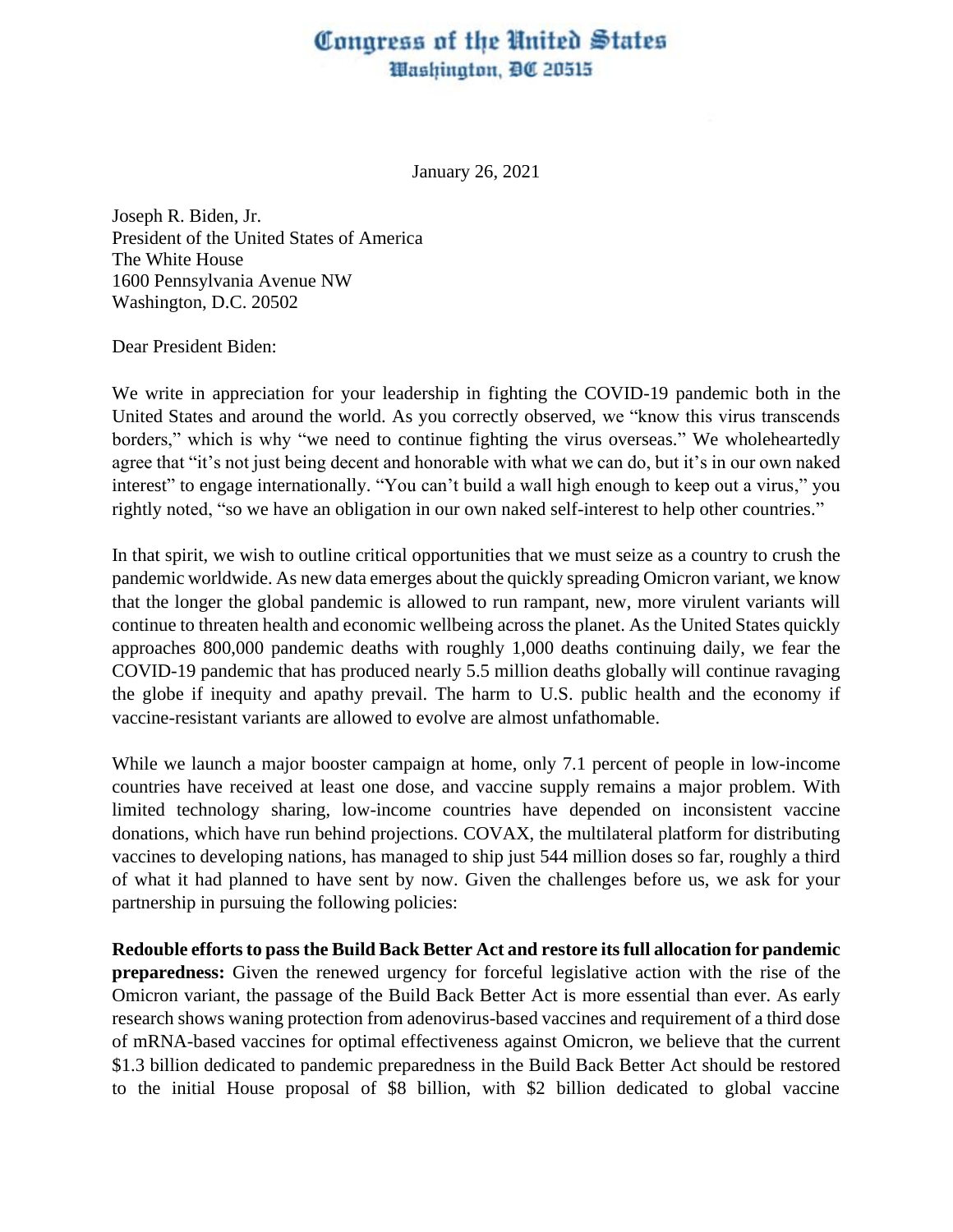manufacturing to rapidly and substantially expand much-needed global supply of mRNA vaccines. We ask for your support for this funding increase as you engage in negotiations with the Senate and House to enact the legislation.

**Additional funds for global COVID-19 response in Fiscal Year 2022 appropriations:** Experts and civil society organizations have calculated that \$17 billion is necessary to both save lives now and accelerate vaccine delivery and distribution, with the goal of achieving 70 percent vaccine coverage globally by mid-2022. This critical funding is necessary to ensure equitable delivery of vaccines, including those that the United States has already pledged to donate through COVAX.

**Redouble diplomatic efforts to share vaccine technology and intellectual property:** Vaccine manufacturers in wealthy countries have largely failed to share vaccine technology and adequately expand production for low-income countries, while rich countries have often hoarded the supplies that exist. We appreciate your support for temporarily waiving intellectual property rights for COVID-19 vaccinations, and we ask that you publicly clarify whether the United States supports the specific proposal presented by South Africa and India, along with over 100 other countries, to temporarily waive such protections related to the World Trade Organization's Trade-Related Aspects of Intellectual Property Rights (TRIPS). If the United States does not support it as drafted, we ask that you provide specific amendments to the text for evaluation and move quickly toward achieving consensus in that body. This proposal would help manufacturing plants around the world to increase production of COVID-19 vaccines. Producing vaccines in areas where they are most needed can limit the logistical hurdles of getting them to populations in need at the appropriate temperatures and storage conditions, close the dosage gap between wealthy and low-income countries, and lay the groundwork for a more diversified, equitable global response in future pandemics. We additionally ask that you use robust U.S. diplomacy to persuade European states to accede to this effort to temporarily waive these protections.

**Retain public control to ensure new capacity serves public interests and does not amount to government subsidy to Moderna and Pfizer:** We applaud your announced investment of several billion dollars to produce 1 billion doses of mRNA vaccine per year. However, for this investment to make the impact on supply and access that is needed, the U.S. government should scale the ambition of this plan to produce billions more doses per year and retain ownership over any new domestic manufacturing capacity that is established. We urge you to ensure that the U.S. government preserves the freedom to make critical decisions about operations, manufacturing partners, and technology, and to invite manufacturers throughout the world to receive training that would enable them to locally produce mRNA vaccines. Through a government-owned, contractoroperated (GOCO) facility, the United States can ensure vaccine access at a reasonable price to low- and middle-income countries, in addition to supporting domestic needs. Similarly, should the new SpFn vaccine emerging from the Walter Reed Army Institute of Research that promises resistance to all variants of COVID-19 prove safe and effective, we ask that the United States and any industry partner put the vaccine's intellectual property in the public domain and actively share its production technology with manufacturers throughout the world to ensure adequate supply,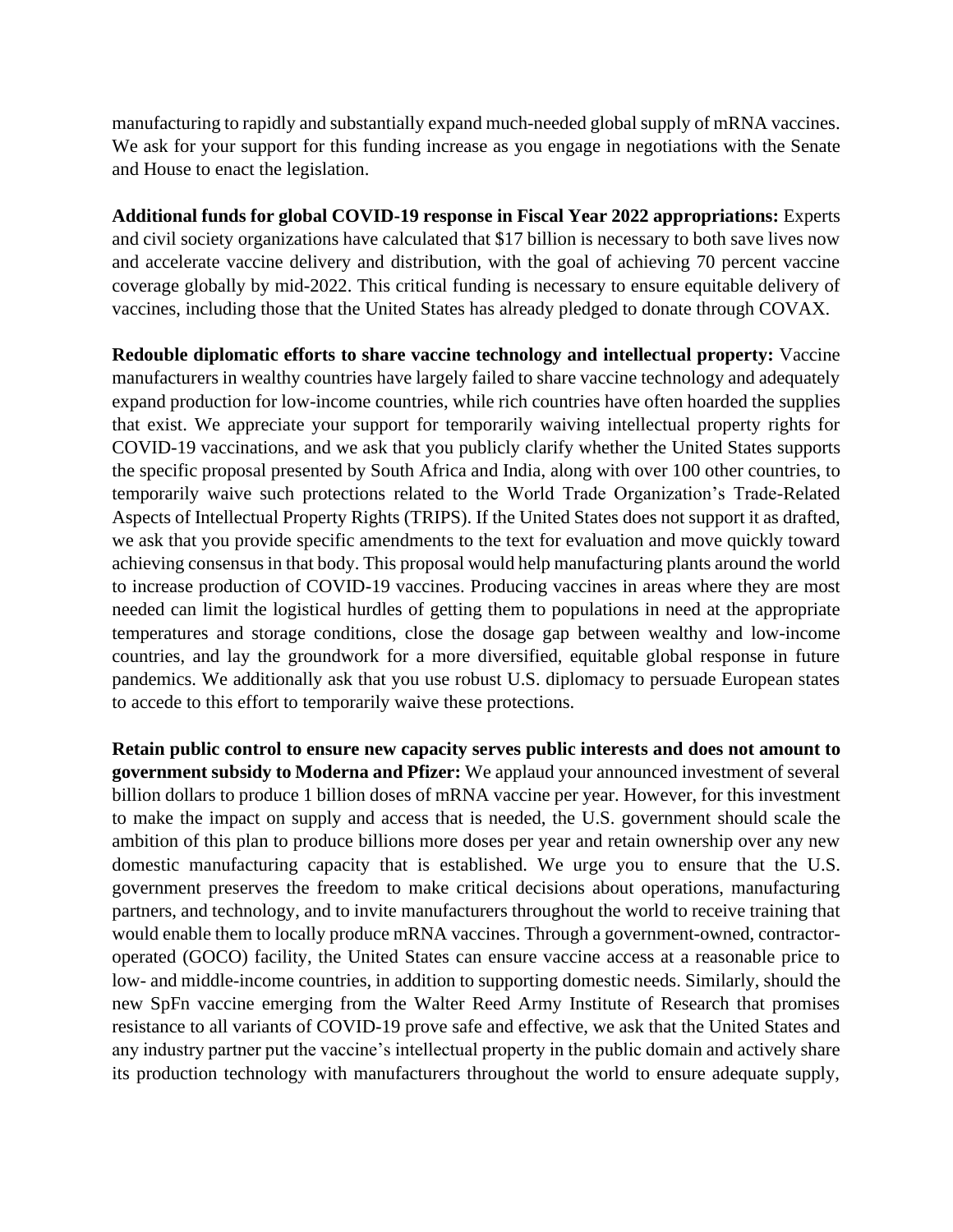access, and fair pricing. Additionally, we ask that any doses produced by industry partners be sold at cost of production.

**Use all legal tools at your disposal to proactively support global vaccine manufacturing efforts, including compelling technology transfer:** Arrangements entered into by Pfizer and Moderna to provide doses to low- and middle-income countries have been grossly inadequate, providing far too few doses, far too slowly, and sometimes only under onerous terms. So far, these firms have refused to share technology with willing and capable manufacturers, despite requests. Invoking the Defense Production Act and other legal tools, such as 28 U.S.C. § 1498 and authorities under the Bayh-Dole Act, would help jump-start global mRNA production so that COVID-19 vaccines could be produced where they are needed in 2022.

**Support new global emergency financing through the International Monetary Fund:** We applaud your reversal of the previous administration's opposition to an issuance of Special Drawing Rights, a reserve asset that is costless to U.S. taxpayers but provides emergency financing that allows low-income countries to strengthen their public health budgets, avert economic crises, and purchase imports such as medicine, personal protective equipment, food, and vaccines. The House of Representatives supported a new issuance of 1.5 trillion Special Drawing Rights in its State and Foreign Operations Appropriations and we ask for the administration's support for this lifesaving measure.

We believe that if the administration takes decisive action to increase the sharing of know-how and intellectual property for COVID-19 vaccines, expand both the production of vaccines and their distribution and delivery, and support the financing needs of low-income countries through additional multilateral measures, your goal of vaccinating the world will be realized in short order. We appreciate your partnership throughout the pandemic and stand ready to work with you to achieve maximum global vaccination rates and decisively end the COVID-19 pandemic.

Sincerely,

Premile Juge

Pramila Jayapal Member of Congress

 $\sqrt{s}$ Karen Bass Member of Congress

 $\sqrt{s}$ Earl Blumenauer Member of Congress /s/ Jesús G. "Chuy" García Member of Congress

 $\sqrt{s}$ Raúl Grijalva Member of Congress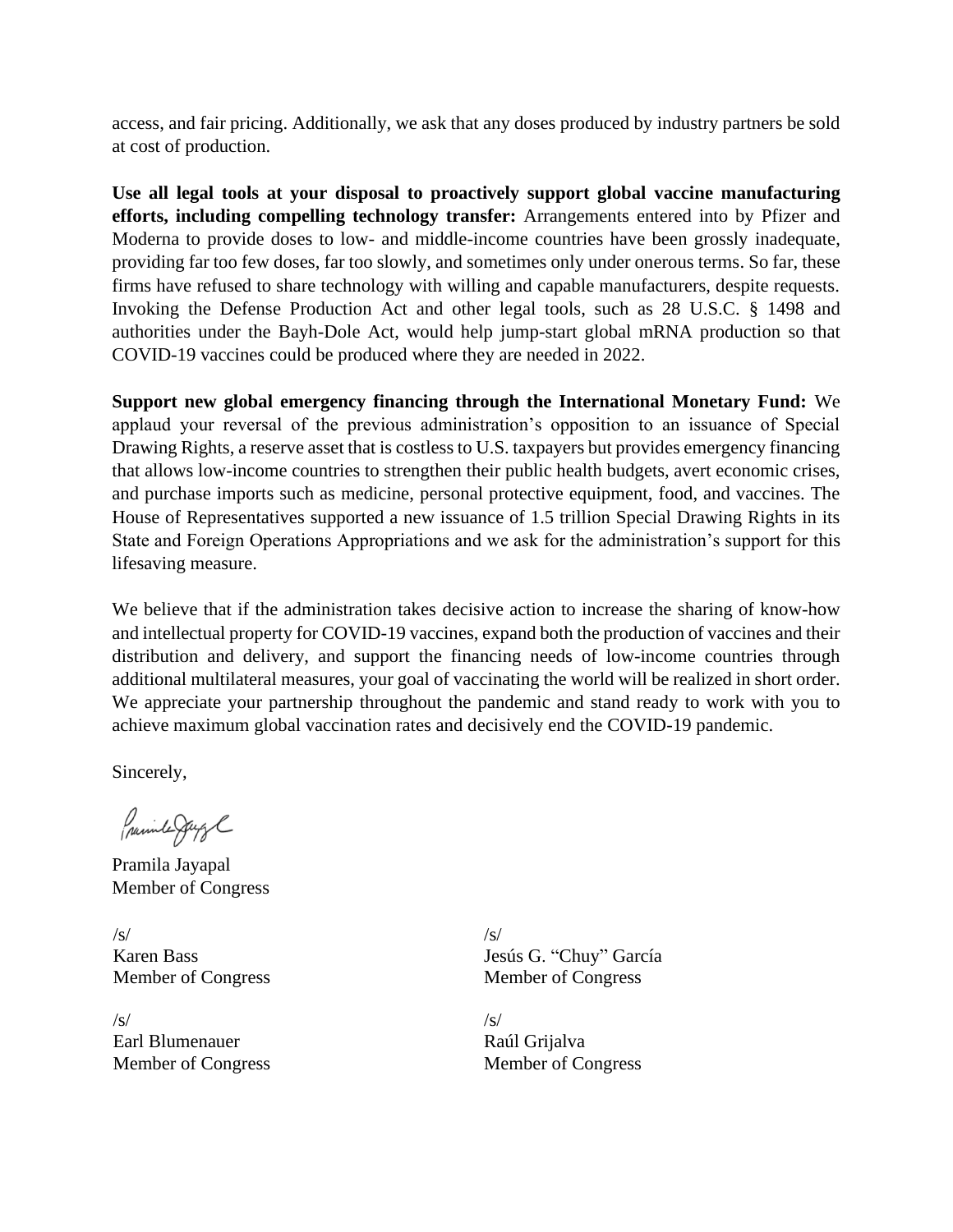$/s/$ Jamaal Bowman, Ed.D. Member of Congress

/s/ Cori Bush Member of Congress

 $/s/$ Andre Carson Member of Congress

/s/ Yvette D. Clarke Member of Congress

 $\sqrt{s}$ Bonnie Watson Coleman Member of Congress

/s/ Peter A. DeFazio Member of Congress

 $/s/$ Adriano Espaillat Member of Congress

 $\sqrt{s}$ Sylvia R. Garcia Member of Congress

 $/s/$ Ro Khanna Member of Congress

 $\sqrt{s}$ Teresa Leger Fernandez Member of Congress

 $\sqrt{s}$ Mondaire Jones Member of Congress

/s/ James P. McGovern Member of Congress

 $\sqrt{s}$ Grace Meng Member of Congress

/s/ Jerrold Nadler Member of Congress

 $\sqrt{s}$ Marie Newman Member of Congress

/s/ Eleanor Holmes Norton Member of Congress

 $\sqrt{s}$ Ilhan Omar Member of Congress

 $\sqrt{s}$ Mark Pocan Member of Congress

 $\sqrt{s}$ Ayanna Pressley Member of Congress

 $\sqrt{s}$ Jan Schakowsky Member of Congress